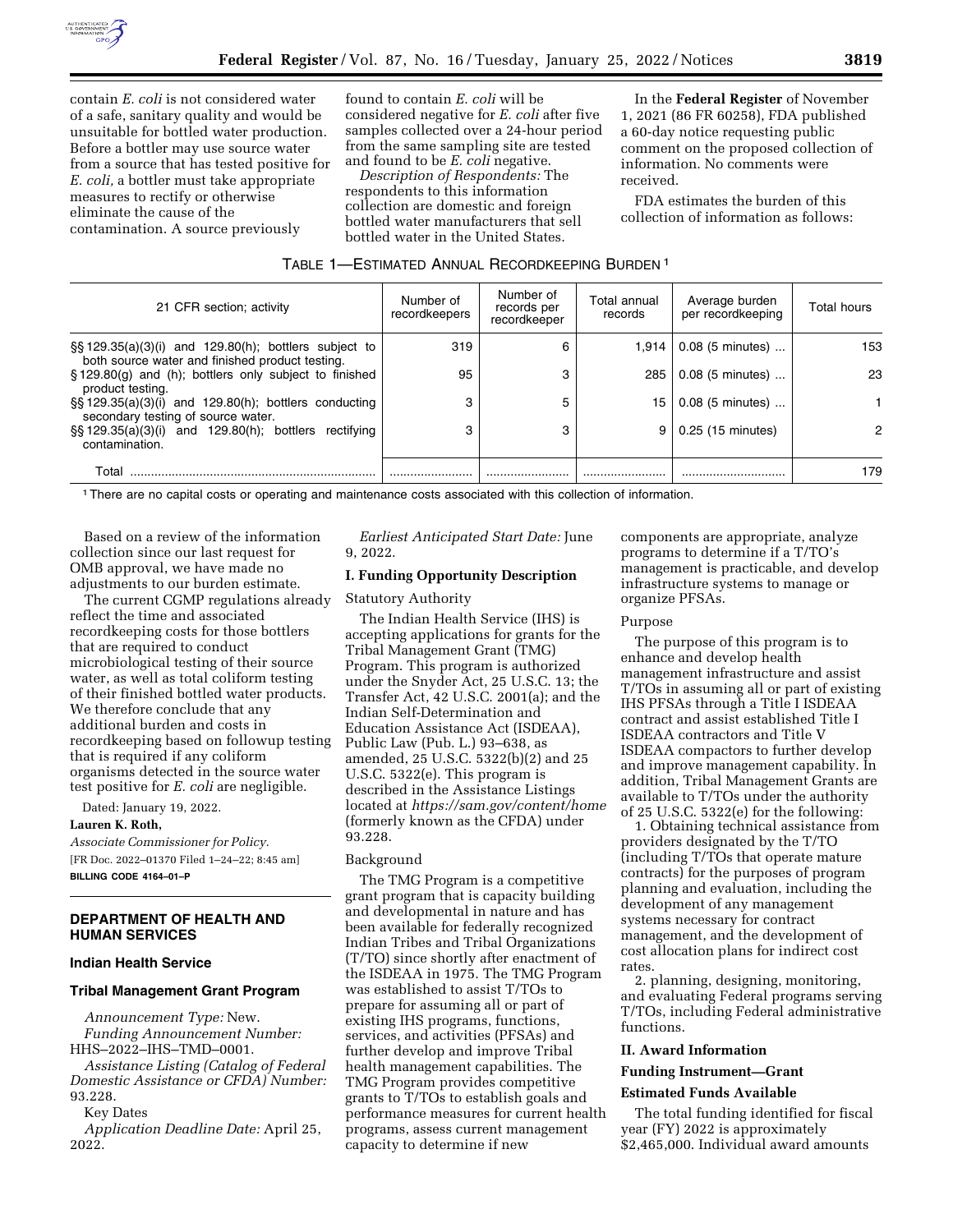for the first budget year are anticipated to be between \$50,000 and \$150,000. The funding available for competing and subsequent continuation awards issued under this announcement is subject to the availability of appropriations and budgetary priorities of the Agency. The IHS is under no obligation to make awards that are selected for funding under this announcement.

#### Anticipated Number of Awards

Approximately 14–16 awards will be issued under this program announcement.

## Period of Performance

The Tribal Management Grant (TMG Project) period of performance varies based on the project type selected. Period of performance is from 1 to 3 years. Please refer to ''Eligible TMG Project Types, Maximum Funding Levels, and Periods of Performance'' for additional details.

Eligible TMG Project Types, Maximum Funding Levels, and Project Periods

The TMG Program consists of four project types:

1. Feasibility study.

2. Planning.

3. Evaluation study.

4. Health management structure.

Applicants may submit applications for one project type only. An application must state the project type selected. Any application that addresses more than one project type will be considered ineligible and will not be reviewed. The maximum funding levels noted must include both direct and indirect costs. Application budgets may not exceed the maximum funding level or period of performance identified for a project type. Any application with a budget or period of performance that exceeds the maximum funding level or period of performance will be considered ineligible and will not be reviewed. Please refer to Section IV.5, ''Funding Restrictions,'' for further information regarding ineligible project activities.

1. *FEASIBILITY STUDY (Maximum funding/project period:* \$70,000/12 months) A feasibility study must include a study of a specific IHS program or segment of a program to determine if Tribal management of the program is possible. The study shall present the planned approach, training, and resources required to assume Tribal management of the program. The study must include the following four components:

• Health needs and health care service assessments that identify

existing health care services and delivery systems, program divisibility issues, health status indicators, unmet needs, volume projections, and demand analysis.

• Management analysis of existing management structures, proposed management structures, implementation plans and requirements, and personnel staffing requirements and recruitment barriers.

• Financial analysis of historical trends data, financial projections, new resource requirements for program management costs, and analysis of potential revenues from Federal/non-Federal sources.

• Decision statement/report that incorporates findings, conclusions, and recommendations. The study and recommendations report is to be presented to the Tribal governing body for determination regarding whether Tribal program assumption is desirable or warranted.

2. *PLANNING (Maximum funding/ project period:* \$50,000/12 months) Planning projects involve data collection to establish goals and performance measures for health programs operation or anticipated PFSAs under a Title I contract. Planning projects will specify the design of health programs and the management systems (including appropriate policies and procedures) to accomplish the health priorities of the T/TO. For example, planning projects could include the development of a Tribe-specific health plan or a strategic health plan, etc. Please note that updated Healthy People information and Healthy People 2020 objectives are available in electronic format at *[https://](https://www.healthypeople.gov/2020/topics-objectives) [www.healthypeople.gov/2020/topics](https://www.healthypeople.gov/2020/topics-objectives)[objectives.](https://www.healthypeople.gov/2020/topics-objectives)* The United States (U.S.) Public Health Service encourages applicants submitting strategic health plans to address specific objectives of Healthy People 2020.

3. *EVALUATION STUDY (Maximum funding/project period:* \$50,000/12 months) An evaluation study must include a systematic collection, analysis, and interpretation of data for the purpose of determining the value of a program. The extent of the evaluation study could relate to the goals and objectives, policies and procedures, or programs regarding targeted groups. The evaluation study could also be used to determine the effectiveness and efficiency of a T/TO's program operations (*i.e.,* direct services, financial management, personnel, data collection and analysis, third-party billing, etc.), as well as to determine the appropriateness of new components of a T/TO's program operations that will assist efforts to

improve Tribal health care delivery systems.

4. *HEALTH MANAGEMENT STRUCTURE (Average funding/project period:* \$100,000/12 months; maximum funding/project period: \$300,000/36 months) The first year funding level is limited to \$150,000 for multi-year projects. The Health Management Structure component allows for implementation of systems to manage or organize PFSAs. Management structures include health department organizations, health boards, and financial management systems, including systems for accounting, personnel, third-party billing, medical records, management information systems, etc. This includes the design, improvement, and correction of management systems that address weaknesses identified through quality control measures, internal control reviews, and audit report findings under required financial audits and ISDEAA requirements.

For the minimum standards for the management systems used by a T/TO when carrying out Self-Determination contracts, please see 25 CFR part 900, Contracts Under the Indian Self-Determination and Education Assistance Act, Subpart F—''Standards for Tribal or Tribal Organization Management Systems,'' 900.35—900.60. For operational provisions applicable to carrying out Self-Governance compacts, please see 42 CFR part 137, Tribal Self-Governance, Subpart I,—''Operational Provisions,'' 137.160—137.220.

## **III. Eligibility Information**

## *1. Eligibility*

''Indian Tribes'' and ''Tribal Organizations'' (T/TOs), as defined by the Indian Health Care Improvement Act (IHCIA), are eligible to apply for the TMG Program. The definitions for each entity type are outlined below.

To be eligible for this FY 2022 funding opportunity for ''New Applicants Only,'' an applicant cannot be an existing TMG awardee under this program.

• A federally recognized Indian Tribe as defined by 25 U.S.C. 1603(14). The term ''Indian Tribe'' means any Indian Tribe, band, nation, or other organized group or community, including any Alaska Native village or group, or regional or village corporation as defined in or established pursuant to the Alaska Native Claims Settlement Act (85 Stat. 688) [43 U.S.C. 1601 *et seq.*], which is recognized as eligible for the special programs and services provided by the United States to Indians because of their status as Indians.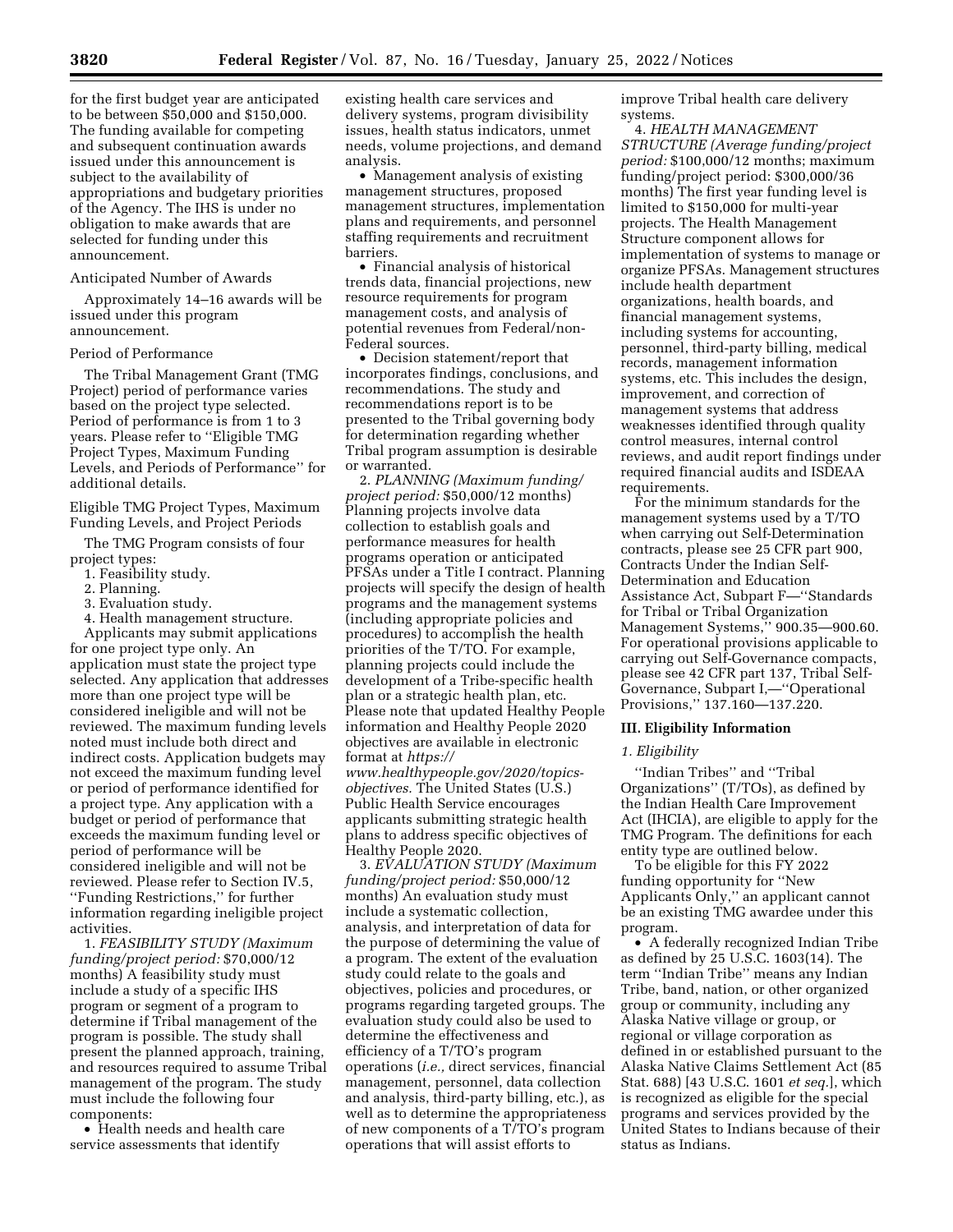• A Tribal organization as defined by 25 U.S.C. 1603(26). The term ''Tribal organization'' has the meaning given the term in section 4 of the Indian Self-Determination and Education Assistance Act (25 U.S.C. 5304(l)): ''Tribal organization'' means the recognized governing body of any Indian Tribe; any legally established organization of Indians which is controlled, sanctioned, or chartered by such governing body or which is democratically elected by the adult members of the Indian community to be served by such organization and which includes the maximum participation of Indians in all phases of its activities: Provided that, in any case where a contract is let or grant made to an organization to perform services benefiting more than one Indian Tribe, the approval of each such Indian Tribe shall be a prerequisite to the letting or making of such contract or grant. Applicant shall submit Tribal Resolutions from the Tribes to be served.

Please note that Tribes prohibited from contracting pursuant to the ISDEAA are not eligible for the TMG program. See section 424(a) of the Consolidated Appropriations Act, 2014, Public Law 113–76, as amended by section 428 of the Consolidated Appropriations Act, 2018, Public Law 115–141, and section 1201 of the Consolidated Appropriations Act, 2021, Public Law 116–260.

The program office will notify any applicants deemed ineligible.

*Note:* Please refer to Section IV.2 (Application and Submission Information/Subsection 2, Content and Form of Application Submission) for additional proof of applicant status documents required, such as Tribal Resolutions, proof of nonprofit status, etc.

# *2. Cost Sharing or Matching*

The IHS does not require matching funds or cost sharing for grants or cooperative agreements.

## *3. Other Requirements*

Applications with budget requests that exceed the highest dollar amount outlined under Section II Award Information, Estimated Funds Available, or exceed the period of performance outlined under Section II Award Information, Period of Performance, are considered not responsive and will not be reviewed. The Division of Grants Management (DGM) will notify the applicant.

Additional Required Documentation Tribal Resolution

The DGM must receive an official, signed Tribal Resolution prior to issuing a Notice of Award (NoA) to any applicant selected for funding. An Indian Tribe or Tribal organization that is proposing a project affecting another Indian Tribe must include resolutions from all affected Tribes to be served. However, if an official signed Tribal Resolution cannot be submitted with the application prior to the application deadline date, a draft Tribal Resolution must be submitted with the application by the deadline date in order for the application to be considered complete and eligible for review. The draft Tribal Resolution is not in lieu of the required signed resolution but is acceptable until a signed resolution is received. If an application without a signed Tribal Resolution is selected for funding, the applicant will be contacted by the Grants Management Specialist (GMS) listed in this funding announcement and given 90 days to submit an official signed Tribal Resolution to the GMS. If the signed Tribal Resolution is not received within 90 days, the award will be forfeited.

Tribes organized with a governing structure other than a Tribal council may submit an equivalent document commensurate with their governing organization.

#### Proof of Nonprofit Status

Organizations claiming nonprofit status must submit a current copy of the 501(c)(3) Certificate with the application.

Additional Required Documentation for Specific TMG Project Types

A. Federally recognized Indian Tribes applying for technical assistance and/or training grants must provide a Tribal Resolution; or a designated Tribal Organization applying on behalf of the Indian Tribe and/or Tribes it intends to serve must also provide a Tribal Resolution.

B. Documentation for Priority I participation requires a copy of the **Federal Register** notice or letter from the Bureau of Indian Affairs verifying establishment of recognized Tribal status within the past 5 years. The date on the documentation must reflect that Federal recognition was received during or after March 2016.

C. Documentation for Priority II participation requires a copy of the most current transmittal letter and Attachment A from the Department of Health and Human Services (HHS), Office of Inspector General (OIG),

National External Audit Review Center (NEAR). See ''Funding Priorities'' for more information. If an applicant is unable to provide a copy of the most recent transmittal letter or needs assistance with audit issues, information or technical assistance may be obtained by contacting the IHS Office of Finance and Accounting, Division of Audit by telephone at (301) 443–1270, or toll-free at the NEAR help line at (800) 732–0679 or (816) 426–7720. Recognized Indian Tribes or Tribal Organizations not subject to Single Audit Act requirements must provide a financial statement identifying the Federal dollars received in the footnotes. The financial statement must also identify specific weaknesses/ recommendations that will be addressed in the TMG proposal and that are related to 25 CFR part 900, Subpart F— ''Standards for Tribal or Tribal Organization Management Systems.''

D. Documentation of Consortium participation—If an applicant is a member of an eligible intertribal consortium, the Tribe must:

1. Identify the consortium.

2. Demonstrate that the Tribe's application does not duplicate or overlap any objectives of the consortium's application.

3. Identify all consortium member Tribes.

4. Identify if any of the consortium member Tribes intend to submit a TMG application of their own.

5. Demonstrate that the consortium's application does not duplicate or overlap any objectives of other consortium members who may be submitting their own TMG application.

Funding Priorities: The IHS has established the following funding priorities for TMG awards:

• PRIORITY I—Any Indian Tribe, or Tribal Organization representing that Indian Tribe, that has received Federal recognition (including restored, funded, or unfunded) within the past 5 years, specifically received during or after March 2016, will be considered Priority I.

• PRIORITY II—T/TOs submitting a new application or a competing continuation application for the sole purpose of addressing audit material weaknesses will be considered Priority II.

Priority II participation is only applicable to the Health Management Structure project type. For more information, see ''Eligible TMG Project Types, Maximum Funding Levels, and Project Periods,'' in Section II.

• PRIORITY III—Eligible Direct Service and T/TOs with a Title I ISDEAA contract with the IHS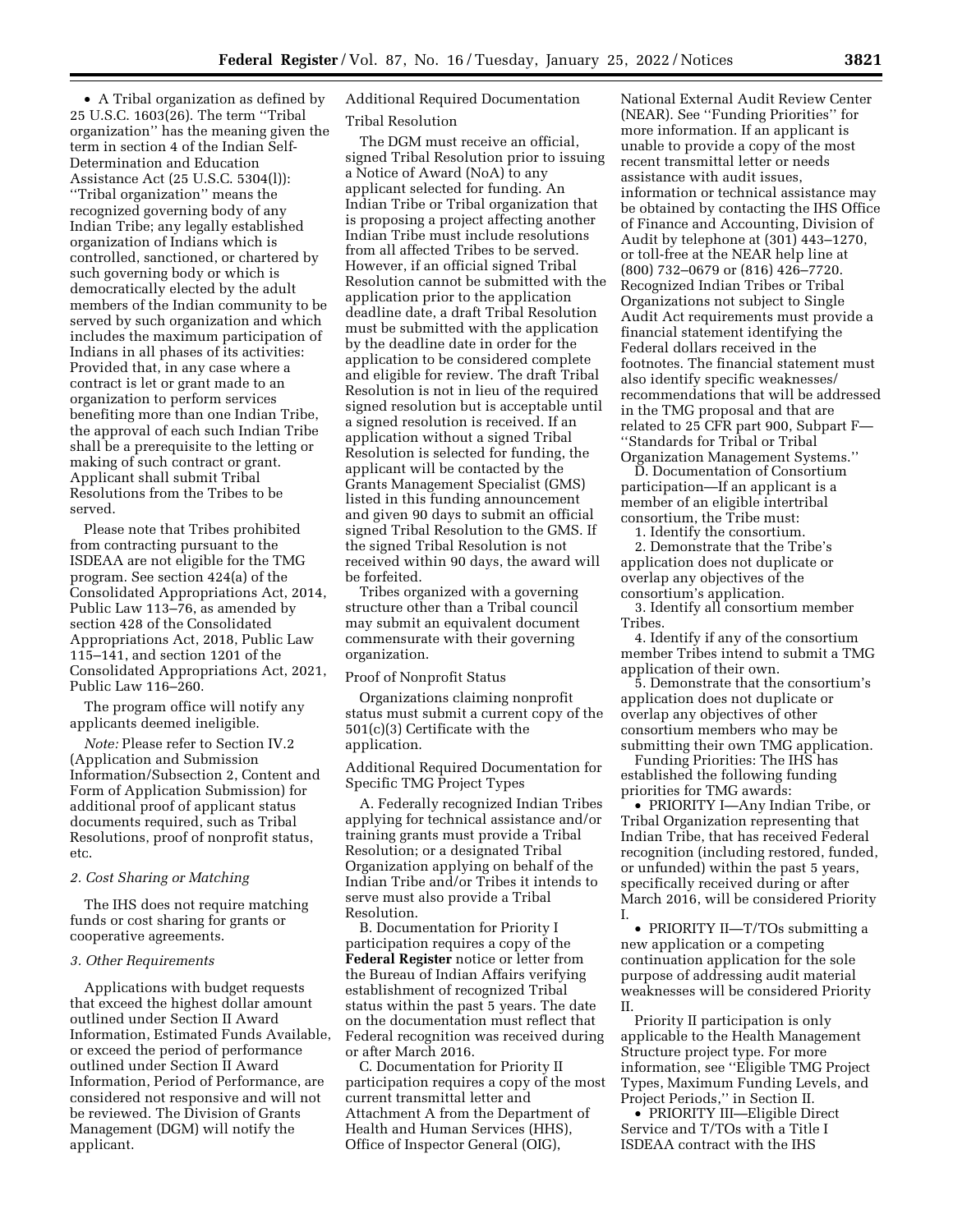submitting a new application or a competing continuation application will be considered Priority III.

• PRIORITY IV—Eligible T/TOs with a Title V ISDEAA compact with the IHS submitting a new application or a competing continuation application will be considered Priority IV.

The funding of approved Priority I applicants will occur before the funding of approved Priority II applicants. Priority II applicants will be funded before approved Priority III applicants. Priority III applicants will be funded before approved Priority IV applicants. Funds will be distributed until depleted.

The following definitions are applicable to the PRIORITY II category:

Audit finding—deficiencies that the auditor is required by 45 CFR 75.516 to report in the schedule of findings and questioned costs.

Material weakness—''Statements on Auditing Standards 115'' defines material weakness as a deficiency, or combination of deficiencies, in internal control, such that there is a reasonable possibility that a material misstatement of the entity's financial statements will not be prevented, or detected and corrected on a timely basis.

Significant deficiency—''Statements on Auditing Standards 115,'' defines significant deficiency as a deficiency, or a combination of deficiencies, in internal control that is less severe than a material weakness, yet important enough to merit attention by those charged with governance.

The audit findings are identified in Attachment A of the transmittal letter received from the HHS/OIG/NEAR. Please identify the material weaknesses to be addressed by underlining the item(s) listed in Attachment A.

T/TOs not subject to Single Audit Act requirements must provide a financial statement identifying the Federal dollars received in the footnotes. The financial statement should also identify specific weaknesses/recommendations that will be addressed in the TMG proposal and that are related to 25 CFR part 900, ''Subpart F, ''Standards for Tribal and Tribal Organization Management Systems.''

*Note:* A decision to award a TMG does not represent a determination from the IHS regarding the T/TO's eligibility to contract for a specific PFSA under the ISDEAA. An application for a TMG does not constitute a contract proposal.

# **IV. Application and Submission Information**

#### *1. Obtaining Application Materials*

The application package and detailed instructions for this announcement are available at *[https://www.Grants.gov.](https://www.Grants.gov)* 

Please direct questions regarding the application process to Mr. Paul Gettys at (301) 443–2114 or (301) 443–5204.

# *2. Content and Form Application Submission*

Mandatory documents for all applicants include:

• Abstract (one page) summarizing the project.

• Application forms:

1. SF–424, Application for Federal Assistance.

2. SF–424A, Budget Information— Non-Construction Programs.

3. SF–424B, Assurances—Non-Construction Programs.

• Project Narrative (not to exceed 15 pages). See Section IV.2.A, Project Narrative for instructions.

1. Background information on the organization.

2. Proposed scope of work, objectives, and activities that provide a description of what the applicant plans to accomplish.

• Budget Justification and Narrative (not to exceed five pages). See Section IV.2.B, Budget Narrative for instructions.

• One-page Timeframe Chart.

• Tribal Resolution(s).

• Letters of Support from organization's Board of Directors (if

applicable).

- 501(c)(3) Certificate (if applicable). • Biographical sketches for all Key Personnel.
- Contractor/Consultant resumes or qualifications and scope of work.

• Disclosure of Lobbying Activities (SF–LLL), if applicant conducts reportable lobbying.

• Certification Regarding Lobbying (GG-Lobbying Form).

• Copy of current Negotiated Indirect Cost (IDC) rate agreement (required in order to receive IDC).

• Organizational Chart (optional).

• Documentation of current Office of Management and Budget (OMB) Financial Audit (if applicable).

Acceptable forms of documentation include:

1. Email confirmation from Federal Audit Clearinghouse (FAC) that audits were submitted; or

2. Face sheets from audit reports. Applicants can find these on the FAC website at *[https://harvester.census.gov/](https://harvester.census.gov/facdissem/Main.aspx) [facdissem/Main.aspx.](https://harvester.census.gov/facdissem/Main.aspx)* 

## Public Policy Requirements

All Federal public policies apply to IHS grants and cooperative agreements. Pursuant to 45 CFR 80.3(d), an individual shall not be deemed subjected to discrimination by reason of their exclusion from benefits limited by Federal law to individuals eligible for benefits and services from the IHS. See *[https://www.hhs.gov/grants/grants/](https://www.hhs.gov/grants/grants/grants-policies-regulations/index.html)  [grants-policies-regulations/index.html.](https://www.hhs.gov/grants/grants/grants-policies-regulations/index.html)* 

Requirements for Project and Budget Narratives

A. *Project Narrative:* This narrative should be a separate document that is no more than 15 pages and must: (1) have consecutively numbered pages; (2) use black font 12 points or larger; (3) be single-spaced; and (4) be formatted to fit standard letter paper (8–1/2 x 11 inches).

Be sure to succinctly answer all questions listed under the evaluation criteria (refer to Section V.1, Evaluation Criteria) and place all responses and required information in the correct section noted below or they will not be considered or scored. If the narrative exceeds the page limit, the application will be considered not responsive and will not be reviewed. The 15-page limit for the narrative does not include the work plan, standard forms, Tribal Resolutions, budget, budget justifications, narratives, and/or other items.

There are three parts to the narrative: Part 1—Program Information; Part 2— Program Planning and Evaluation; and Part 3—Program Report. See below for additional details about what must be included in the narrative.

The page limits below are for each narrative and budget submitted.

Part 1: Program Information (limit—2 pages)

Section 1: Needs

Describe how the T/TO has determined the need to either enhance or develop Tribal management capability to either assume PFSAs or not in the interest of Self-Determination. Note the progression of previous TMG projects/awards if applicable.

Part 2: Program Planning and Evaluation (limit—11 pages)

Section 1: Program Plans Describe fully and clearly the direction the T/TO plans to take with the selected TMG Project type in addressing their health management infrastructure, including how the T/ TO's plans to demonstrate improved health and services to the community or communities it serves. Include proposed timelines.

Section 2: Program Evaluation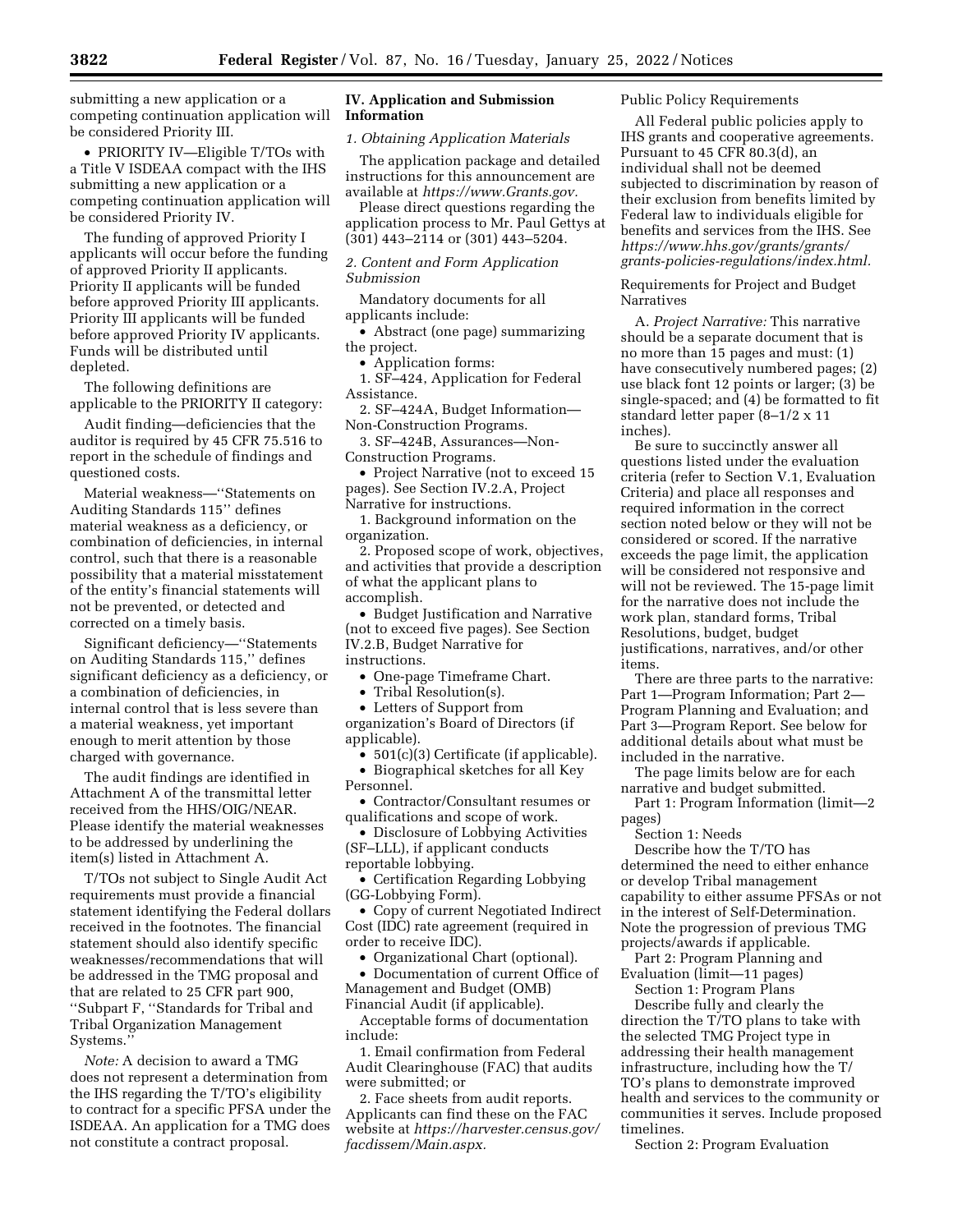Describe fully and clearly the improvements that will be made by the T/TO that will impact their management capability or prepare them for future improvements to their organization that will allow them to manage their health care system and identify the anticipated or expected benefits for the Tribe.

Part 3: Program Report (limit—2 pages)

Section 1: Describe your organization's significant program activities and accomplishments over the past 5 years associated with the goals of this announcement.

Please identify and describe significant program achievements associated with the delivery of quality health services. Provide a comparison of the actual accomplishments to the goals established for the project period, or if applicable, provide justification for the lack of progress.

B. Budget Narrative (limit—5 pages) Provide a budget narrative that explains the amounts requested for each line item of the budget from the SF– 424A (Budget Information for Non-Construction Programs). The budget narrative can include a more detailed spreadsheet than is provided by the SF– 424A. The budget narrative should specifically describe how each item will support the achievement of proposed objectives. Be very careful about showing how each item in the ''Other'' category is justified. For subsequent budget years (see Multi-Year Project Requirements in Section V.1, Application Review Information, Evaluation Criteria), the narrative should highlight the changes from year 1 or clearly indicate that there are no substantive budget changes during the period of performance. Do NOT use the budget narrative to expand the project narrative.

#### *3. Submission Dates and Times*

Applications must be submitted through *Grants.gov* by 11:59 p.m. Eastern Time on the Application Deadline Date. Any application received after the application deadline will not be accepted for review. *Grants.gov* will notify the applicant via email if the application is rejected.

If technical challenges arise and assistance is required with the application process, contact *Grants.gov*  Customer Support (see contact information at *<https://www.Grants.gov>*). If problems persist, contact Mr. Paul Gettys (*[Paul.Gettys@ihs.gov](mailto:Paul.Gettys@ihs.gov)*), Acting Director, DGM, by telephone at (301) 443–2114 or (301) 443–5204. Please be sure to contact Mr. Gettys at least 10 days prior to the application deadline. Please do not contact the DGM until you

have received a *Grants.gov* tracking number. In the event you are not able to obtain a tracking number, call the DGM as soon as possible.

The IHS will not acknowledge receipt of applications.

#### *4. Intergovernmental Review*

Executive Order 12372 requiring intergovernmental review is not applicable to this program.

#### *5. Funding Restrictions*

• Pre-award costs are allowable up to 90 days before the start date of the award provided the costs are otherwise allowable if awarded. Pre-award costs are incurred at the risk of the applicant.

• The available funds are inclusive of direct and indirect costs.

• Only one grant may be awarded per applicant.

## *6. Electronic Submission Requirements*

All applications must be submitted via *Grants.gov*. Please use the *[https://](https://www.Grants.gov) [www.Grants.gov](https://www.Grants.gov)* website to submit an application. Find the application by selecting the ''Search Grants'' link on the homepage. Follow the instructions for submitting an application under the Package tab. No other method of application submission is acceptable.

If the applicant cannot submit an application through *Grants.gov*, a waiver must be requested. Prior approval must be requested and obtained from Mr. Paul Gettys, Acting Director, DGM. A written waiver request must be sent to *[GrantsPolicy@ihs.gov](mailto:GrantsPolicy@ihs.gov)*  with a copy to *[Paul.Gettys@ihs.gov.](mailto:Paul.Gettys@ihs.gov)* The waiver request must: (1) Be documented in writing (emails are acceptable) before submitting an application by some other method, and (2) include clear justification for the need to deviate from the required application submission process.

Once the waiver request has been approved, the applicant will receive a confirmation of approval email containing submission instructions. A copy of the written approval must be included with the application that is submitted to the DGM. Applications that are submitted without a copy of the signed waiver from the Acting Director of the DGM will not be reviewed. The Grants Management Officer of the DGM will notify the applicant via email of this decision. Applications submitted under waiver must be received by the DGM no later than 5:00 p.m. Eastern Time on the Application Deadline Date. Late applications will not be accepted for processing. Applicants that do not register for both the System for Award Management (SAM) and *Grants.gov*  and/or fail to request timely assistance

with technical issues will not be considered for a waiver to submit an application via alternative method. Please be aware of the following:

• Please search for the application package in *<https://www.Grants.gov>* by entering the Assistance Listing (CFDA) number or the Funding Opportunity Number. Both numbers are located in the header of this announcement.

• If you experience technical challenges while submitting your application, please contact *Grants.gov*  Customer Support (see contact information at *<https://www.Grants.gov>*).

• Upon contacting *Grants.gov*, obtain a tracking number as proof of contact. The tracking number is helpful if there are technical issues that cannot be resolved and a waiver from the agency must be obtained.

• Applicants are strongly encouraged not to wait until the deadline date to begin the application process through *Grants.gov* as the registration process for SAM and *Grants.gov* could take up to 20 working days.

• Please follow the instructions on *Grants.gov* to include additional documentation that may be requested by this funding announcement.

• Applicants must comply with any page limits described in this funding announcement.

• After submitting the application, the applicant will receive an automatic acknowledgment from *Grants.gov* that contains a *Grants.gov* tracking number. The IHS will not notify the applicant that the application has been received.

Dun and Bradstreet (D&B) Data Universal Numbering System (DUNS) Applicants and grantee organizations are required to obtain a DUNS number and maintain an active registration in the SAM database. The DUNS number is a unique 9-digit identification number provided by D&B that uniquely identifies each entity. The DUNS number is site specific; therefore, each distinct performance site may be assigned a DUNS number. Obtaining a DUNS number is easy, and there is no charge. To obtain a DUNS number, please access the request service through *[https://fedgov.dnb.com/](https://fedgov.dnb.com/webform)  [webform,](https://fedgov.dnb.com/webform)* or call (866) 705–5711.

The Federal Funding Accountability and Transparency Act of 2006, as amended (''Transparency Act''), requires all HHS recipients to report information on sub-awards. Accordingly, all IHS grantees must notify potential first-tier sub-recipients that no entity may receive a first-tier sub-award unless the entity has provided its DUNS number to the prime grantee organization. This requirement ensures the use of a universal identifier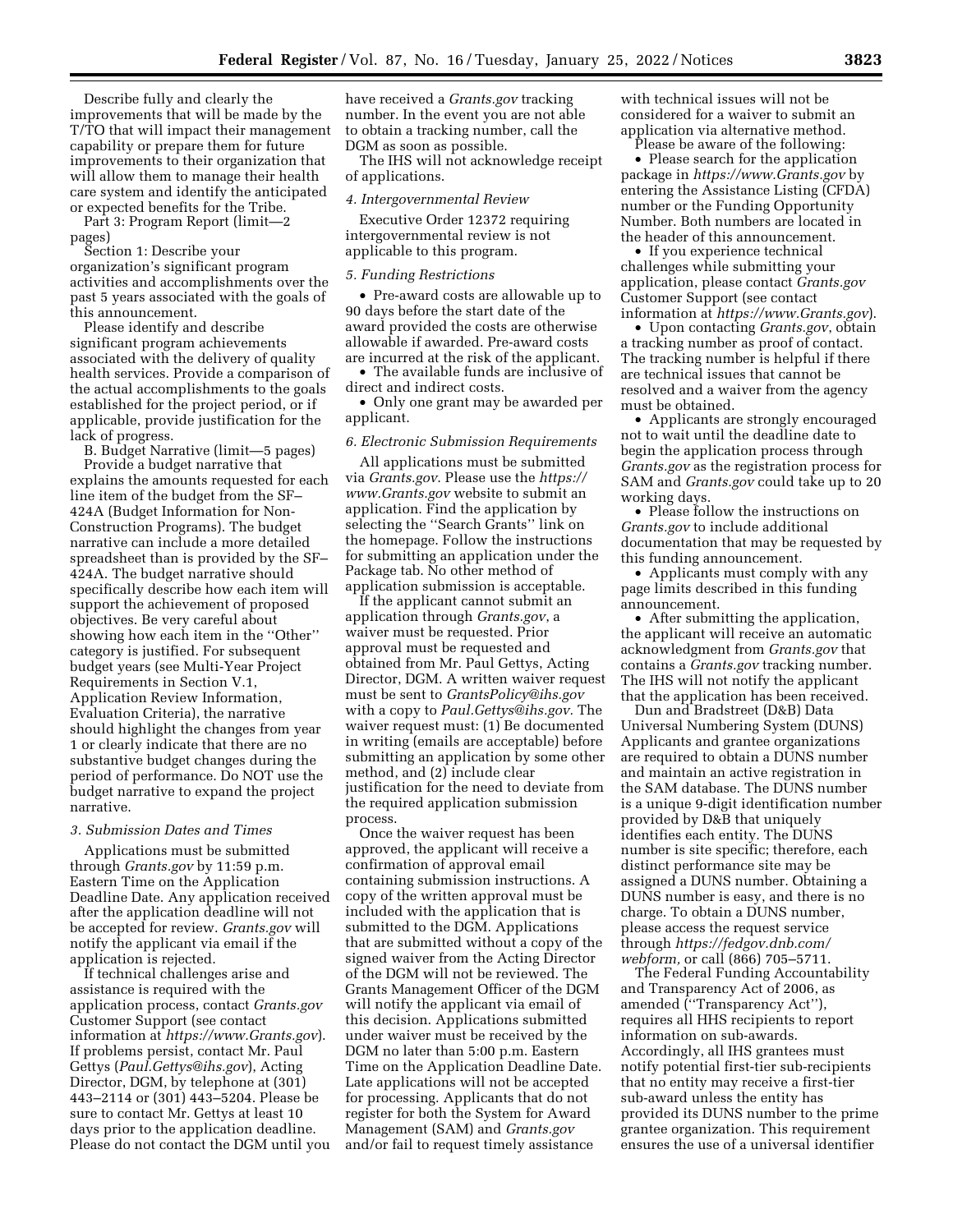to enhance the quality of information available to the public pursuant to the Transparency Act.

## System for Award Management (SAM)

Organizations that are not registered with SAM must have a DUNS number first, then access the SAM online registration through the SAM home page at *<https://sam.gov>* (U.S. organizations will also need to provide an Employer Identification Number from the Internal Revenue Service that may take an additional 2–5 weeks to become active). Please see *SAM.gov* for details on the registration process and timeline. Registration with the SAM is free of charge but can take several weeks to process. Applicants may register online at *[https://sam.gov.](https://sam.gov)* 

Additional information on implementing the Transparency Act, including the specific requirements for DUNS and SAM, are available on the DGM Grants Management, Policy Topics web page at *[https://www.ihs.gov/dgm/](https://www.ihs.gov/dgm/policytopics/) [policytopics/.](https://www.ihs.gov/dgm/policytopics/)* 

## **V. Application Review Information**

Possible points assigned to each section are noted in parentheses. The project narrative and budget narrative should include only the first year of activities; information for multi-year projects should be included as a separate document. See ''Multi-year Project Requirements'' at the end of this section for more information. The project narrative should be written in a manner that is clear to outside reviewers unfamiliar with prior related activities of the applicant. It should be well organized, succinct, and contain all information necessary for reviewers to fully understand the project. Attachments requested in the criteria do not count toward the page limit for the project narrative. Points will be assigned to each evaluation criteria adding up to a total of 100 possible points. Points are assigned as follows:

#### *1. Evaluation Criteria*

A. Introduction and Need for Assistance (20 points)

1. Describe the T/TO's current health operation. Include a list of programs and services that are currently provided (*e.g.,* federally funded, state funded, etc.), information regarding technologies currently used (*e.g.,* hardware, software, services, etc.), and identify the source(s) of technical support for those technologies (*i.e.,* Tribal staff, Area office IHS, vendor, etc.). Include information regarding whether the T/TO has a health department and/or health board and how long it has been operating.

2. Describe the population to be served by the proposed project. Include the total number of eligible IHS beneficiaries currently using the services.

3. Describe the geographic location of the proposed project, including any geographic barriers to health care users in the area to be served.

4. Identify all TMGs received since FY 2013, dates of funding, and a summary of project accomplishments. State how previous TMG funds facilitated the progression of health development relative to the current proposed project. (Copies of reports will not be accepted.)

5. Identify the eligible project type and priority group of the applicant.

6. Explain the need or reason for the proposed TMG project. Identify specific weaknesses and gaps in service or infrastructure that will be addressed by the proposal. Explain how these gaps and weaknesses will be assessed.

7. If the proposed TMG project includes information technology (*i.e.,*  hardware, software, etc.), provide further information regarding measures that have occurred or will occur to ensure the proposed project will not create other gaps in services or infrastructure (*e.g.,* negatively affect or impact IHS interface capability, Government Performance and Results Act reporting requirements, contract reporting requirements, Information Technology (IT) compatibility, etc.), if applicable.

8. Describe the effect of the proposed TMG project on current programs (*e.g.,*  federally funded, state funded, etc.), and, if applicable, on current equipment (*e.g.,* hardware, software, services, etc.). Include the effect of the proposed project on planned or anticipated programs and equipment.

9. Address how the proposed TMG project relates to the purpose of the TMG Program by addressing the appropriate description that follows:

a. Identify whether the T/TO is an IHS Title I contractor. Address if the Self-Determination contract is a master contract of several programs or if individual contracts are used for each program. Include information regarding whether or not the T/TO participates in a consortium contract (*i.e.,* more than one Tribe participating in a contract). Address what programs are currently provided through those contracts and how the proposed TMG project will enhance the organization's capacity to manage the contracts currently in place.

b. Identify if the T/TO is not an IHS Title I contractor. Address how the proposed TMG project will enhance the organization's management capabilities, what programs and services the

organization is currently seeking to contract, and an anticipated date for contract.

c. Identify if the T/TO is an IHS Title V compactor. Address when the T/TO entered into the compact and how the proposed project will further enhance the organization's management capabilities.

B. Project Objective(s), Work Plan, and Approach (40 points)

1. The proposed project objectives must be:

a. Measureable and (if applicable) quantifiable;

b. results-oriented;

c. time-limited.

Example: By installing new thirdparty billing software, the Tribe proposes to increase the number of claims processed by 15 percent within 12 months.

2. For each objective, address how the proposed TMG project will result in change or improvement in program operations or processes. Also address what tangible products are expected from the project (*i.e.,* policies and procedures manual, health plan, etc.).

3. Address the extent to which the proposed project will build local capacity to provide, improve, or expand services that address the needs of the target population.

4. Submit a work plan in the Other Attachments that includes the following:

a. Provide action steps on a timeline for accomplishing the proposed project objectives.

b. Identify who will perform the action steps.

c. Identify who will supervise the action steps taken.

d. Identify tangible products that will be produced during and at the end of the proposed project.

e. Identify who will accept and/or approve work products during the duration of the proposed TMG project and at the end of the proposed project.

f. Include a description of any training activities proposed. This description will identify the target audience and training personnel.

g. Include work plan evaluation activities.

5. If consultants or contractors will be used during the proposed project, please complete the following information in their scope of work. (If consultants or contractors will not be used, please make note in this section):

a. Educational requirements.

b. Desired qualifications and work experience.

c. Expected work products to be delivered, including a timeline.

If potential consultants or contractors have already been identified, please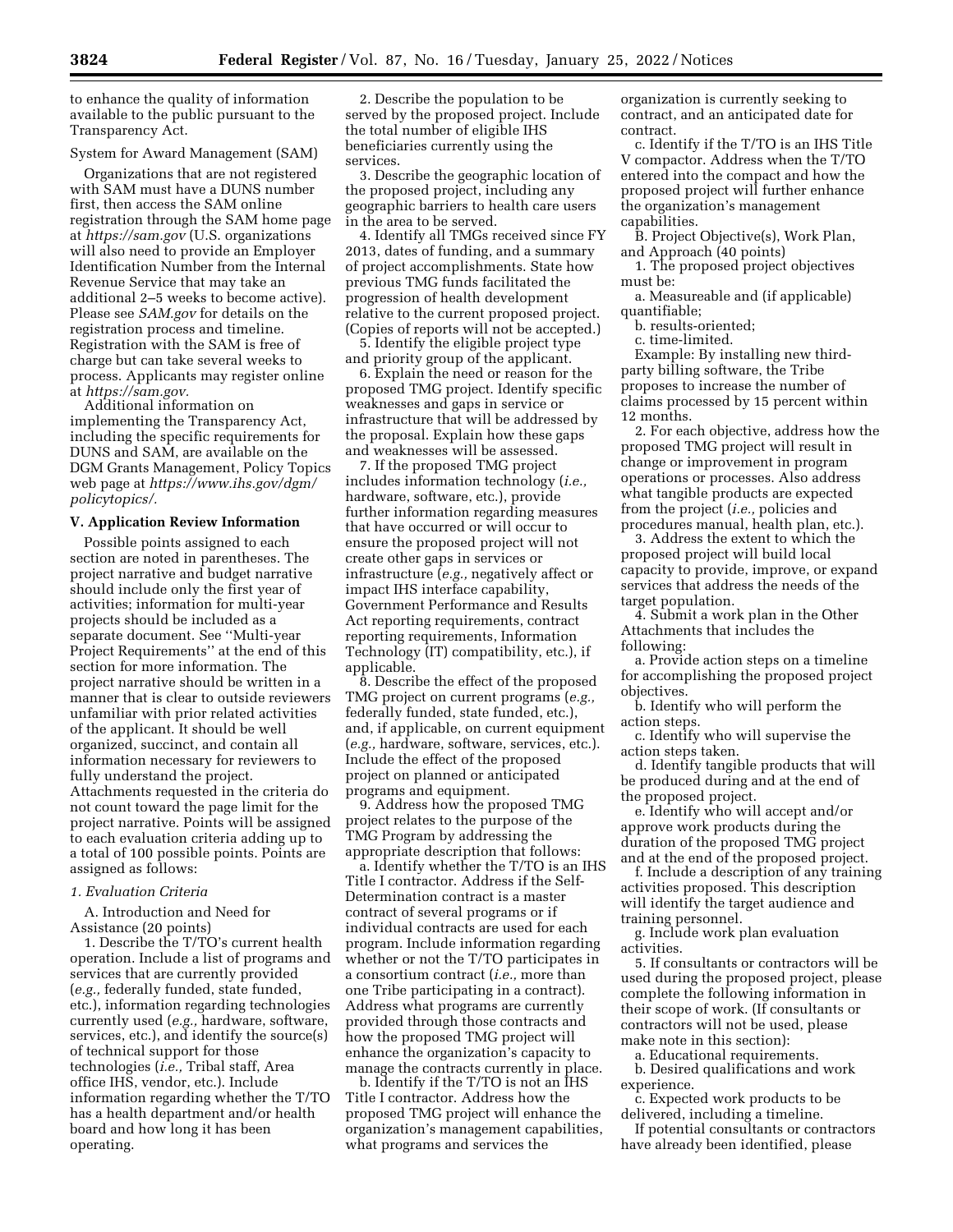upload a resume for each consultant or contractor in the Other Attachments in *Grants.gov*.

6. Describe updates that will be required for the continued success of the proposed TMG project (*i.e.,* revision of policies/procedures, upgrades, technical support, etc.). Include a timeline of anticipated updates and source of funding to conduct the update and/or maintenance.

C. Program Evaluation (20 points)

Each proposed objective requires an evaluation activity to assess its progression and ensure completion. This should be included in the work plan.

Describe the proposal's plan to evaluate project processes and outcomes. Outcome evaluation relates to the results identified in the objectives. Process evaluation relates to the work plan and activities of the project.

1. For outcome evaluation, describe:

a. The criteria for determining whether each objective was met.

b. The data to be collected to

determine whether the objective was met.

c. Data collection intervals.

d. Who will be responsible for collecting the data and their qualifications.

e. Data analysis method.

f. How the results will be used.

2. For process evaluation, describe:

a. The process for monitoring and assessing potential problems, then identifying quality improvements.

b. Who will be responsible for monitoring and managing project improvements based on results of ongoing process improvements and their qualifications.

c. Provide details with regards to the ways ongoing monitoring will be used to improve the project.

d. Describe any products, such as manuals or policies, that might be developed and how they might lend themselves to replication by others.

e. How the T/TO will document what is learned throughout the project period.

3. Describe any additional evaluation efforts planned after the grant period has ended.

4. Describe the ultimate benefit to the T/TO that is expected to result from this project. An example would be a T/TO's ability to expand preventive health services because of increased billing and third-party payments.

D. Organizational Capabilities, Key Personnel, and Qualifications (15 points)

This section outlines the T/TO's capacity to complete the proposal outlined in the work plan. It includes the identification of personnel

responsible for completing tasks and the chain of responsibility for completion of the proposed plan.

1. Provide the organizational structure of the T/TO.

2. Provide information regarding plans to obtain management systems if a T/TO does not have an established management system currently in place that complies with 25 CFR part 900, subpart F, ''Standards for Tribal or Tribal Organization Management Systems.'' State if management systems are already in place and how long the systems have been in place.

3. Describe the ability of the T/TO to manage the proposed project. Include information regarding similarly sized projects in scope and financial assistance as well as other grants and projects successfully completed.

4. Describe equipment (*e.g.,* fax machine, telephone, computer, etc.) and facility space (*i.e.,* office space) that will be available for use during the proposed project. Include information about any equipment not currently available that will be purchased through the grant.

5. List key project personnel and their titles in the work plan.

6. Provide the position descriptions and resumes for all key personnel as Other Attachments in *Grants.gov*. The included position descriptions should: (1) Clearly describe each position's duties; and (2) indicate desired qualifications and project associated experience. Each resume must include a statement indicating that the proposed key personnel is explicitly qualified to carry out the proposed project activities. If no current candidate for a position exists, please provide a statement to that effect in the Other Attachments.

7. If an individual is partially funded by this grant, indicate the percentage of his or her time to be allocated to the project and identify the resources used to fund the remainder of that individual's salary.

8. Address how the T/TO will sustain the proposal created positions after the grant expires. Please indicate if the project requires additional personnel (*i.e.,* IT support, etc.). If no additional personnel are required, please indicate that in this section.

E. Categorical Budget and Budget Justification (5 points)

1. Provide a categorical budget for the first budget period.

2. If indirect costs are claimed, indicate and apply the current negotiated rate to the budget. Include a copy of the rate agreement in the Other Attachments.

3. Provide a narrative justification explaining why each categorical budget line item is necessary and relevant to

the proposed project. Include sufficient cost and other details to facilitate the determination of cost allowability (*e.g.,*  equipment specifications, etc.).

Multi-Year Project Requirements

Applications must include a brief project narrative and budget (one additional page per year) addressing the developmental plans for each additional year of the project. This attachment will not count as part of the project narrative or the budget narrative.

Additional documents can be uploaded as Other Attachments in *Grants.gov*. These can include:

• Work plan, logic model, and/or timeline for proposed objectives.

• Position descriptions for key staff. • Resumes of key staff that reflect

current duties.

• Consultant or contractor proposed scope of work and letter of commitment (if applicable).

• Current Indirect Cost Rate Agreement.

• Organizational chart.

• Map of area identifying project location(s).

• Additional documents to support narrative (*i.e.* data tables, key news articles, etc.).

#### *2. Review and Selection*

Each application will be prescreened for eligibility and completeness as outlined in the funding announcement. Applications that meet the eligibility criteria shall be reviewed for merit by the Objective Review Committee (ORC) based on evaluation criteria. Incomplete applications and applications that are not responsive to the administrative thresholds (budget limit, project period limit) will not be referred to the ORC and will not be funded. The applicant will be notified of this determination.

Applicants must address all program requirements and provide all required documentation.

# *3. Notifications of Disposition*

All applicants will receive an Executive Summary Statement from the IHS Office of Direct Service and Contracting Tribes within 30 days of the conclusion of the ORC outlining the strengths and weaknesses of their application. The summary statement will be sent to the Authorizing Official identified on the face page (SF–424) of the application.

## A. Award Notices for Funded Applications

The NoA is the authorizing document for which funds are dispersed to the approved entities and reflects the amount of Federal funds awarded, the purpose of the award, the terms and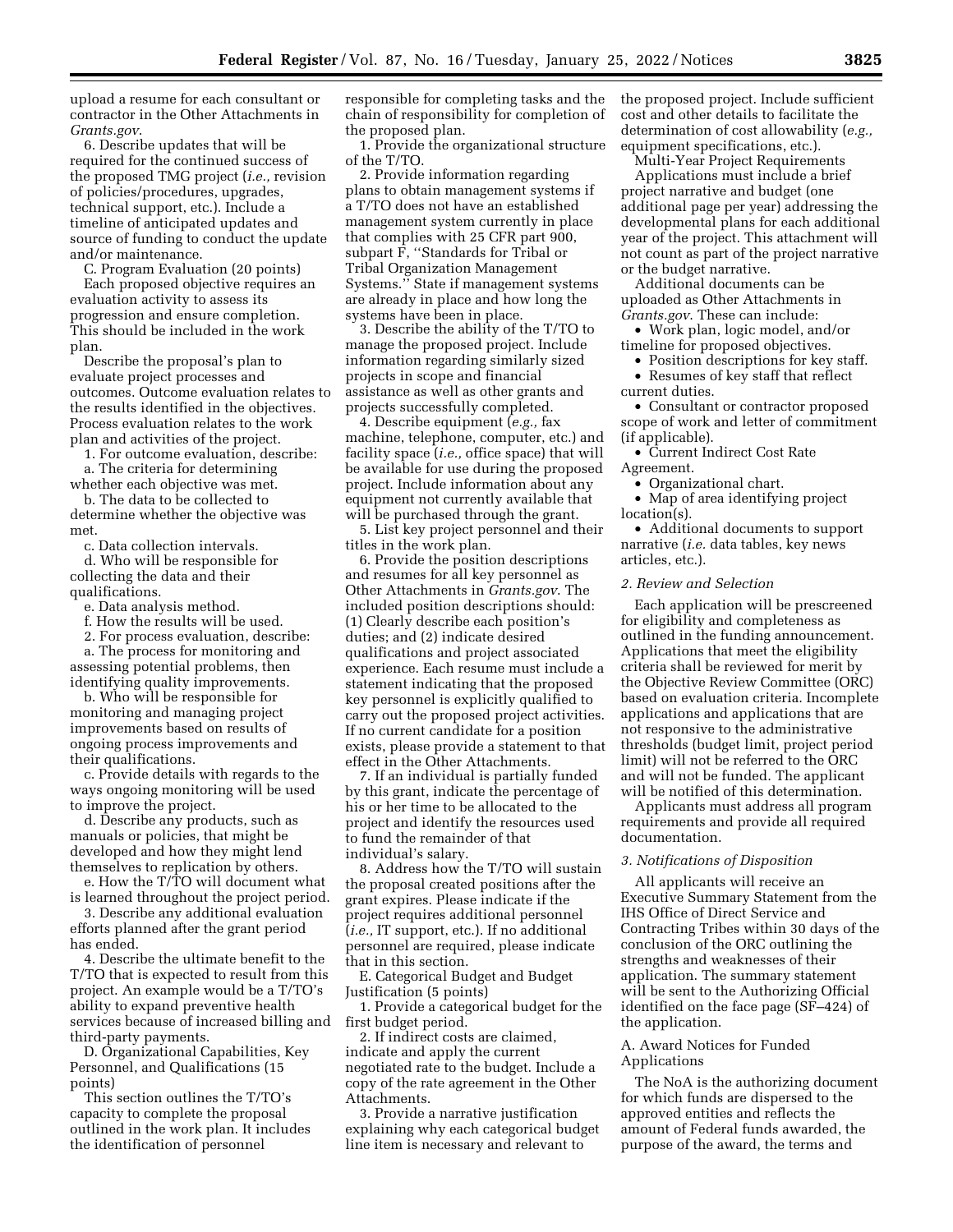conditions of the award, the effective date of the award, and the budget/ project period. Each entity approved for funding must have a user account in GrantSolutions in order to retrieve the NoA. Please see the Agency Contacts list in Section VII for the systems contact information.

## B. Approved but Unfunded Applications

Approved applications not funded due to lack of available funds will be held for 1 year. If funding becomes available during the course of the year, the application may be reconsidered.

NOTE: Any correspondence other than the official NoA executed by an IHS grants management official announcing to the project director that an award has been made to their organization is not an authorization to implement their program on behalf of the IHS.

## **VI. Award Administration Information**

## *1. Administrative Requirements*

Awards issued under this announcement are subject to, and are administered in accordance with, the following regulations and policies:

A. The criteria as outlined in this program announcement.

B. Administrative Regulations for Grants:

• Uniform Administrative Requirements, Cost Principles, and Audit Requirements for HHS Awards currently in effect or implemented during the period of award, other Department regulations and policies in effect at the time of award, and applicable statutory provisions. At the time of publication, this includes 45 CFR part 75, at *[https://www.govinfo.gov/](https://www.govinfo.gov/content/pkg/CFR-2020-title45-voll/pdf/CFR-2020-title45-voll-part75.pdf) [content/pkg/CFR-2020-title45-voll/pdf/](https://www.govinfo.gov/content/pkg/CFR-2020-title45-voll/pdf/CFR-2020-title45-voll-part75.pdf)  [CFR-2020-title45-voll-part75.pdf.](https://www.govinfo.gov/content/pkg/CFR-2020-title45-voll/pdf/CFR-2020-title45-voll-part75.pdf)* 

• Please review all HHS regulatory provisions for Termination at 45 CFR 75.372, at *[https://www.ecfr.gov/cgi-bin/](https://www.ecfr.gov/cgi-bin/retrieveECFR?&SID=2970eec67399fab1413ede53d7895d99&mc=true&n=pt45.1.75&r=PART&ty=HTML&se45.1.75_1372#se45.1.75_1372) [retrieveECFR?&SID=2970eec67399](https://www.ecfr.gov/cgi-bin/retrieveECFR?&SID=2970eec67399fab1413ede53d7895d99&mc=true&n=pt45.1.75&r=PART&ty=HTML&se45.1.75_1372#se45.1.75_1372) [fab1413ede53d7895d99&mc=true&n](https://www.ecfr.gov/cgi-bin/retrieveECFR?&SID=2970eec67399fab1413ede53d7895d99&mc=true&n=pt45.1.75&r=PART&ty=HTML&se45.1.75_1372#se45.1.75_1372) [=pt45.1.75&r=PART&ty=HTML&](https://www.ecfr.gov/cgi-bin/retrieveECFR?&SID=2970eec67399fab1413ede53d7895d99&mc=true&n=pt45.1.75&r=PART&ty=HTML&se45.1.75_1372#se45.1.75_1372) se45.1.75*\_*[1372#se45.1.75](https://www.ecfr.gov/cgi-bin/retrieveECFR?&SID=2970eec67399fab1413ede53d7895d99&mc=true&n=pt45.1.75&r=PART&ty=HTML&se45.1.75_1372#se45.1.75_1372)*\_*1372.* 

C. Grants Policy:

• HHS Grants Policy Statement, Revised January 2007, at *[https://](https://www.hhs.gov/sites/default/files/grants/grants/policies-regulations/hhsgps107.pdf) [www.hhs.gov/sites/default/files/grants/](https://www.hhs.gov/sites/default/files/grants/grants/policies-regulations/hhsgps107.pdf) [grants/policies-regulations/](https://www.hhs.gov/sites/default/files/grants/grants/policies-regulations/hhsgps107.pdf)  [hhsgps107.pdf.](https://www.hhs.gov/sites/default/files/grants/grants/policies-regulations/hhsgps107.pdf)* 

D. Cost Principles:

• Uniform Administrative

Requirements for HHS Awards, ''Cost Principles,'' located at 45 CFR part 75 subpart E.

E. Audit Requirements:

• Uniform Administrative Requirements for HHS Awards, ''Audit Requirements,'' located at 45 CFR part 75 subpart F.

F. As of August 13, 2020, 2 CFR 200 was updated to include a prohibition on certain telecommunications and video surveillance services or equipment. This prohibition is described in 2 CFR 200.216. This will also be described in the terms and conditions of every IHS grant and cooperative agreement awarded on or after August 13, 2020.

## *2. Indirect Costs*

This section applies to all recipients that request reimbursement of IDC in their application budget. In accordance with HHS Grants Policy Statement, Part II–27, the IHS requires applicants to obtain a current IDC rate agreement and submit it to the DGM prior to the DGM issuing an award. The rate agreement must be prepared in accordance with the applicable cost principles and guidance as provided by the cognizant agency or office. A current rate covers the applicable grant activities under the current award's budget period. If the current rate agreement is not on file with the DGM at the time of award, the IDC portion of the budget will be restricted. The restrictions remain in place until the current rate agreement is provided to the DGM.

Per 45 CFR 75.414(f) Indirect (F&A) costs, ''any non-Federal entity (NFE) [*i.e.*, applicant] that has never received a negotiated indirect cost rate, . . . may elect to charge a de minimis rate of 10 percent of modified total direct costs which may be used indefinitely. As described in Section 75.403, costs must be consistently charged as either indirect or direct costs, but may not be double charged or inconsistently charged as both. If chosen, this methodology once elected must be used consistently for all Federal awards until such time as the NFE chooses to negotiate for a rate, which the NFE may apply to do at any time.'' Electing to charge a de minimis rate of 10 percent only applies to applicants that have never received an approved negotiated indirect cost rate from HHS or another cognizant Federal agency. Applicants awaiting approval of their indirect cost proposal may request the 10 percent de minimis rate. When the applicant chooses this method, costs included in the indirect cost pool must not be charged as direct costs to the grant.

Available funds are inclusive of direct and appropriate indirect costs. Approved indirect funds are awarded as part of the award amount, and no additional funds will be provided.

Generally, IDC rates for IHS grantees are negotiated with the Division of Cost Allocation at *<https://rates.psc.gov/>* or

the Department of the Interior (Interior Business Center) at *[https://ibc.doi.gov/](https://ibc.doi.gov/ICS/tribal) [ICS/tribal.](https://ibc.doi.gov/ICS/tribal)* For questions regarding the indirect cost policy, please call the Grants Management Specialist listed under ''Agency Contacts'' or the main DGM office at (301) 443–5204.

#### *3. Reporting Requirements*

The grantee must submit required reports consistent with the applicable deadlines. Failure to submit required reports within the time allowed may result in suspension or termination of an active grant, withholding of additional awards for the project, or other enforcement actions such as withholding of payments or converting to the reimbursement method of payment. Continued failure to submit required reports may result in the imposition of special award provisions and/or the non-funding or non-award of other eligible projects or activities. This requirement applies whether the delinquency is attributable to the failure of the awardee organization or the individual responsible for preparation of the reports. Per DGM policy, all reports must be submitted electronically by attaching them as a ''Grant Note'' in GrantSolutions. Personnel responsible for submitting reports will be required to obtain a login and password for GrantSolutions. Please see the Agency Contacts list in Section VII for the systems contact information. The reporting requirements for this program are noted below.

A. Progress Reports

Program progress reports are required semi-annually. The progress reports are due within 30 days after the reporting period ends (specific dates will be listed in the NoA Terms and Conditions). These reports must include a brief comparison of actual accomplishments to the goals established for the period, a summary of progress to date or, if applicable, provide sound justification for the lack of progress, and other pertinent information as required. A final report must be submitted within 90 days of expiration of the period of performance.

B. Financial Reports

Federal Cash Transaction Reports are due 30 days after the close of every calendar quarter to the Payment Management Services at *[https://](https://pms.psc.gov) [pms.psc.gov.](https://pms.psc.gov)* Failure to submit timely reports may result in adverse award actions blocking access to funds.

Federal Financial Reports are due 30 days after the end of each budget period, and a final report is due 90 days after the end of the Period of Performance. Grantees are responsible and accountable for reporting accurate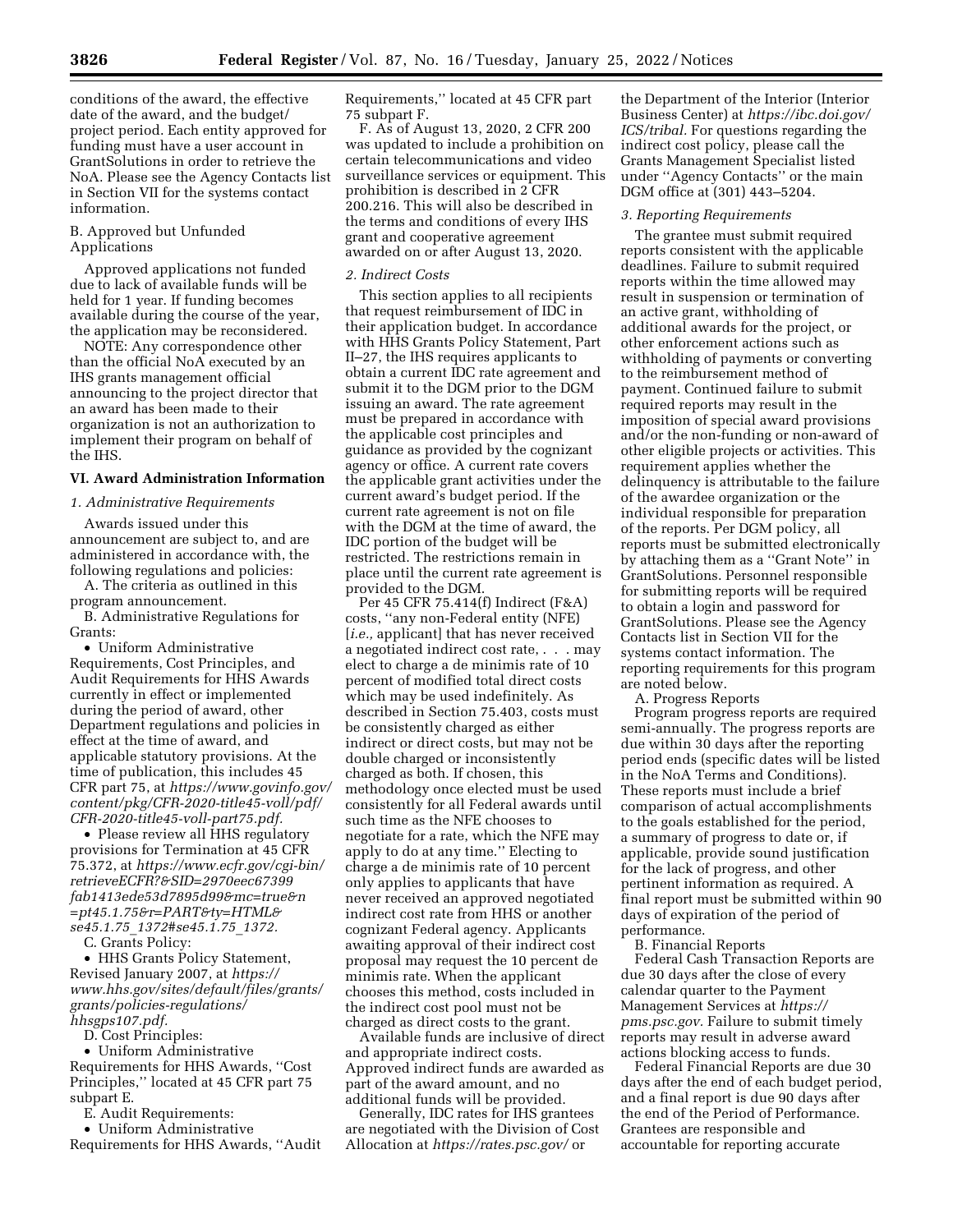information on all required reports: The Progress Reports, the Federal Cash Transaction Report, and the Federal Financial Report.

C. Federal Sub-award Reporting System (FSRS)

This award may be subject to the Transparency Act sub-award and executive compensation reporting requirements of 2 CFR part 170.

The Transparency Act requires the OMB to establish a single searchable database, accessible to the public, with information on financial assistance awards made by Federal agencies. The Transparency Act also includes a requirement for recipients of Federal grants to report information about firsttier sub-awards and executive compensation under Federal assistance awards. The IHS has implemented a Term of Award into all IHS Standard Terms and Conditions, NoAs, and funding announcements regarding the FSRS reporting requirement. This IHS Term of Award is applicable to all IHS grant and cooperative agreements issued on or after October 1, 2010, with a \$25,000 sub-award obligation threshold met for any specific reporting period. For the full IHS award term implementing this requirement and additional award applicability information, visit the DGM Grants Management website at *[https://](https://www.ihs.gov/dgm/policytopics/) [www.ihs.gov/dgm/policytopics/.](https://www.ihs.gov/dgm/policytopics/)* 

D. Compliance with Executive Order 13166 Implementation of Services Accessibility Provisions for All Grant Application Packages and Funding Opportunity Announcements

Should you successfully compete for an award, recipients of Federal financial assistance (FFA) from HHS must administer their programs in compliance with Federal civil rights laws that prohibit discrimination on the basis of race, color, national origin, disability, age and, in some circumstances, religion, conscience, and sex (including gender identity, sexual orientation, and pregnancy). This includes ensuring programs are accessible to persons with limited English proficiency and persons with disabilities. The HHS Office for Civil Rights provides guidance on complying with civil rights laws enforced by HHS. Please see *[https://www.hhs.gov/civil](https://www.hhs.gov/civil-rights/for-providers/provider-obligations/index.html)[rights/for-providers/provider](https://www.hhs.gov/civil-rights/for-providers/provider-obligations/index.html)[obligations/index.html](https://www.hhs.gov/civil-rights/for-providers/provider-obligations/index.html)* and *[https://](https://www.hhs.gov/civil-rights/for-individuals/nondiscrimination/index.html) [www.hhs.gov/civil-rights/for](https://www.hhs.gov/civil-rights/for-individuals/nondiscrimination/index.html)[individuals/nondiscrimination/](https://www.hhs.gov/civil-rights/for-individuals/nondiscrimination/index.html)  [index.html.](https://www.hhs.gov/civil-rights/for-individuals/nondiscrimination/index.html)* 

• Recipients of FFA must ensure that their programs are accessible to persons with limited English proficiency. For guidance on meeting your legal obligation to take reasonable steps to

ensure meaningful access to your programs or activities by limited English proficiency individuals, see *[https://](https://www.hhs.gov/civil-rights/for-individuals/special-topics/limited-english-proficiency/fact-sheet-guidance/index.html) [www.hhs.gov/civil-rights/for](https://www.hhs.gov/civil-rights/for-individuals/special-topics/limited-english-proficiency/fact-sheet-guidance/index.html)[individuals/special-topics/limited](https://www.hhs.gov/civil-rights/for-individuals/special-topics/limited-english-proficiency/fact-sheet-guidance/index.html)[english-proficiency/fact-sheet-guidance/](https://www.hhs.gov/civil-rights/for-individuals/special-topics/limited-english-proficiency/fact-sheet-guidance/index.html)  [index.html](https://www.hhs.gov/civil-rights/for-individuals/special-topics/limited-english-proficiency/fact-sheet-guidance/index.html)* and *[https://www.lep.gov.](https://www.lep.gov)* 

• For information on your specific legal obligations for serving qualified individuals with disabilities, including reasonable modifications and making services accessible to them, see *[https://](https://www.hhs.gov/ocr/civilrights/understanding/disability/index.html)  [www.hhs.gov/ocr/civilrights/](https://www.hhs.gov/ocr/civilrights/understanding/disability/index.html) [understanding/disability/index.html.](https://www.hhs.gov/ocr/civilrights/understanding/disability/index.html)* 

• HHS funded health and education programs must be administered in an environment free of sexual harassment. See *[https://www.hhs.gov/civil-rights/for](https://www.hhs.gov/civil-rights/for-individuals/sex-discrimination/index.html)[individuals/sex-discrimination/](https://www.hhs.gov/civil-rights/for-individuals/sex-discrimination/index.html) [index.html.](https://www.hhs.gov/civil-rights/for-individuals/sex-discrimination/index.html)* 

• For guidance on administering your program in compliance with applicable Federal religious nondiscrimination laws and applicable Federal conscience protection and associated antidiscrimination laws, see *[https://](https://www.hhs.gov/conscience/conscience-protections/index.html) [www.hhs.gov/conscience/conscience](https://www.hhs.gov/conscience/conscience-protections/index.html)[protections/index.html](https://www.hhs.gov/conscience/conscience-protections/index.html)* and *[https://](https://www.hhs.gov/conscience/religious-freedom/index.html) [www.hhs.gov/conscience/religious](https://www.hhs.gov/conscience/religious-freedom/index.html)[freedom/index.html.](https://www.hhs.gov/conscience/religious-freedom/index.html)* 

E. Federal Awardee Performance and Integrity Information System (FAPIIS) The IHS is required to review and consider any information about the applicant that is in the FAPIIS at *<https://www.fapiis.gov>* before making any award in excess of the simplified acquisition threshold (currently \$250,000) over the period of performance. An applicant may review and comment on any information about itself that a Federal awarding agency previously entered. The IHS will consider any comments by the applicant, in addition to other information in FAPIIS, in making a judgment about the applicant's integrity, business ethics, and record of performance under Federal awards when completing the review of risk posed by applicants as described in 45 CFR 75.205.

As required by 45 CFR part 75 Appendix XII of the Uniform Guidance, NFEs are required to disclose in FAPIIS any information about criminal, civil, and administrative proceedings, and/or affirm that there is no new information to provide. This applies to NFEs that receive Federal awards (currently active grants, cooperative agreements, and procurement contracts) greater than \$10,000,000 for any period of time during the period of performance of an award/project.

Mandatory Disclosure Requirements

As required by 2 CFR part 200 of the Uniform Guidance, and the HHS

implementing regulations at 45 CFR part 75, the IHS must require an NFE or an applicant for a Federal award to disclose, in a timely manner, in writing to the IHS or pass-through entity all violations of Federal criminal law involving fraud, bribery, or gratuity violations potentially affecting the Federal award. All applicants and recipients must disclose in writing, in a timely manner, to the IHS and to the HHS Office of Inspector General all information related to violations of Federal criminal law involving fraud, bribery, or gratuity violations potentially affecting the Federal award. 45 CFR 75.113.

Disclosures must be sent in writing to: U.S. Department of Health and Human Services, Indian Health Service, Division of Grants Management, ATTN: Paul Gettys, Acting Director, 5600 Fishers Lane, Mail Stop: 09E70, Rockville, MD 20857, (Include ''Mandatory Grant Disclosures'' in subject line), Office: (301) 443–5204, Fax: (301) 594–0899, Email: *[Paul.Gettys@ihs.gov.](mailto:Paul.Gettys@ihs.gov)*  AND

U.S. Department of Health and Human Services, Office of Inspector General, ATTN: Mandatory Grant Disclosures, Intake Coordinator, 330 Independence Avenue SW, Cohen Building, Room 5527, Washington, DC 20201, URL: *[https://oig.hhs.gov/fraud/report](https://oig.hhs.gov/fraud/report-fraud/)[fraud/](https://oig.hhs.gov/fraud/report-fraud/)*, (Include ''Mandatory Grant Disclosures'' in subject line), Fax: (202) 205–0604 (Include ''Mandatory Grant Disclosures'' in subject line) or Email:

*[MandatoryGranteeDisclosures@](mailto:MandatoryGranteeDisclosures@oig.hhs.gov) [oig.hhs.gov.](mailto:MandatoryGranteeDisclosures@oig.hhs.gov)* 

Failure to make required disclosures can result in any of the remedies described in 45 CFR 75.371 Remedies for noncompliance, including suspension or debarment (see 2 CFR part 180 and 2 CFR part 376).

## **VII. Agency Contacts**

1. Questions on the programmatic issues may be directed to:

Terri Schmidt, Director, Office of Direct Service and Contracting Tribes, Indian Health Service, 5600 Fishers Lane, Mail Stop: 08E17, Rockville, MD 20857, Phone: (301) 443–1104, Email: *[terri.schmidt@ihs.gov.](mailto:terri.schmidt@ihs.gov)* 

2. Questions on grants management and fiscal matters may be directed to: Sheila A.L. Miller, Grants Management

Specialist, Indian Health Service, Division of Grants Management, 5600 Fishers Lane, Mail Stop: 09E70, Rockville, MD 20857, Phone: (240) 535–9308, Email: *[sheila.miller@](mailto:sheila.miller@ihs.gov) [ihs.gov.](mailto:sheila.miller@ihs.gov)*